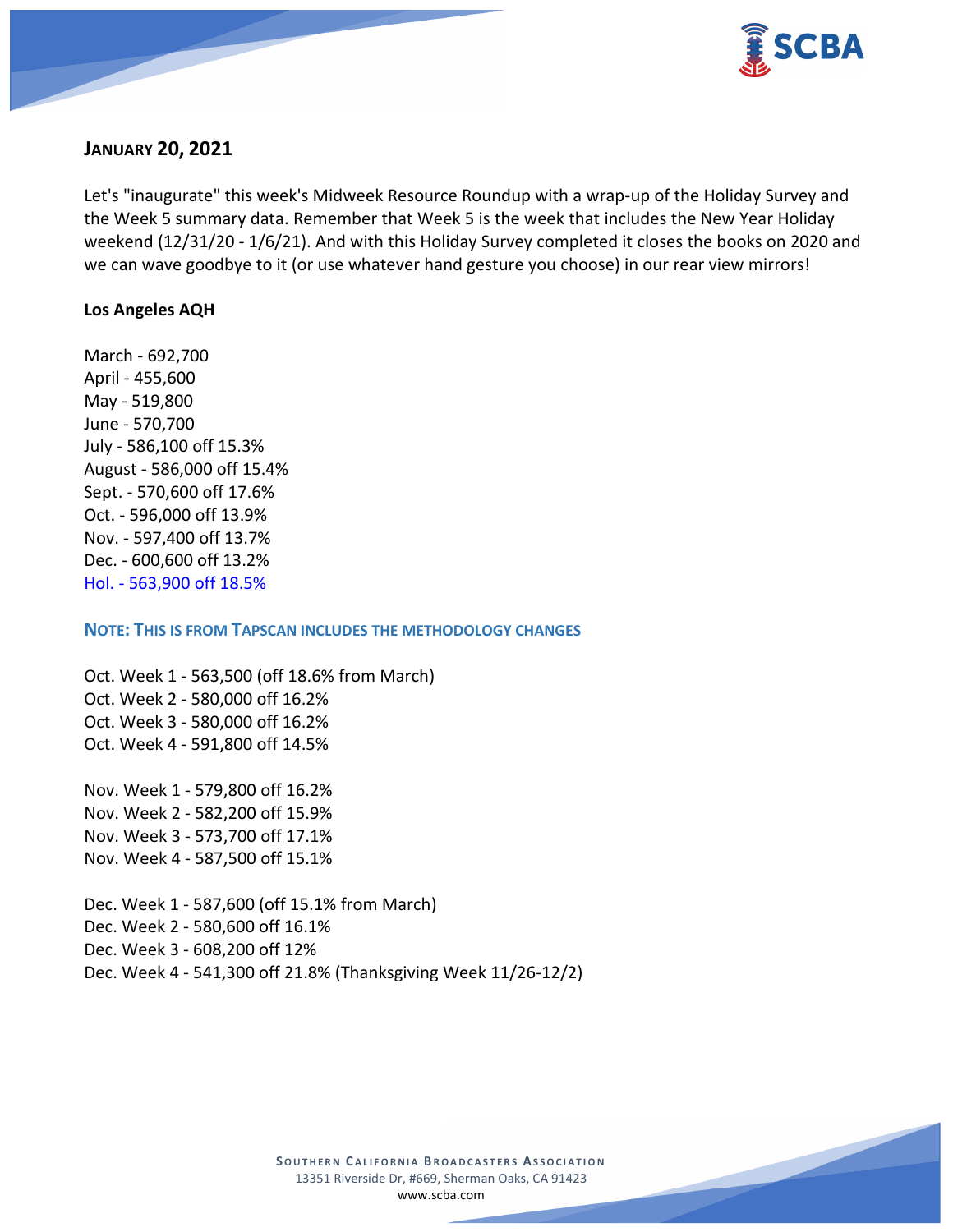

Hol. Week 1 - 578,600 off 16.4% Hol. Week 2 - 562,800 off 18.7% Hol. Week 3 - 588,700 off 15% Hol. Week 4 - 498,500 off 28% Hol. Week 5 - 485,300 off 29.9%

**NOTE: THE NOVEMBER AND LATER AQH WEEKLIES ABOVE ARE FROM PPM ANALYSIS TOOL AND DO NOT REFLECT THE METHODOLOGY CHANGES. THIS WILL CHANGE IN JANUARY.**

#### **Los Angeles Cume**

March - 10,611,300 April - 9,080,100 May - 9,572,200 June - 9,941,100 July - 10,089,600 off 4.9% August - 10,029,800 off 5.4% Sept. - 9,999,500 off 5.7% Oct. - 10,055,100 off 5.2% Nov. - 10,133,900 off 4.4% Dec. - 9,955,600 off 6.1% Hol. - 9,936,300 off 6.3%

Oct. Week 1 - 9,970,700 (Off 6% from March) Oct. Week 2 - 10,074,200 off 5% Oct. Week 3 - 10,155,500 off 4.6% Oct. Week 4 - 10,060,000 off 5.1%

Nov. Week 1 - 10,133,900 (off 4.4% from March) Nov. Week 2 - 10,216,200 off 3.7% Nov. Week 3 - 10,052,500 off 5.2% Nov. Week 4 - 10,132,900 off 4.5%

Dec. Week 1 - 9,880,500 (off 6.8% from March) Dec. Week 2 - 9,866,500 off 7% Dec. Week 3 - 10,080,100 off 5% Dec. Week 4 - 9,995,200 off 5.8%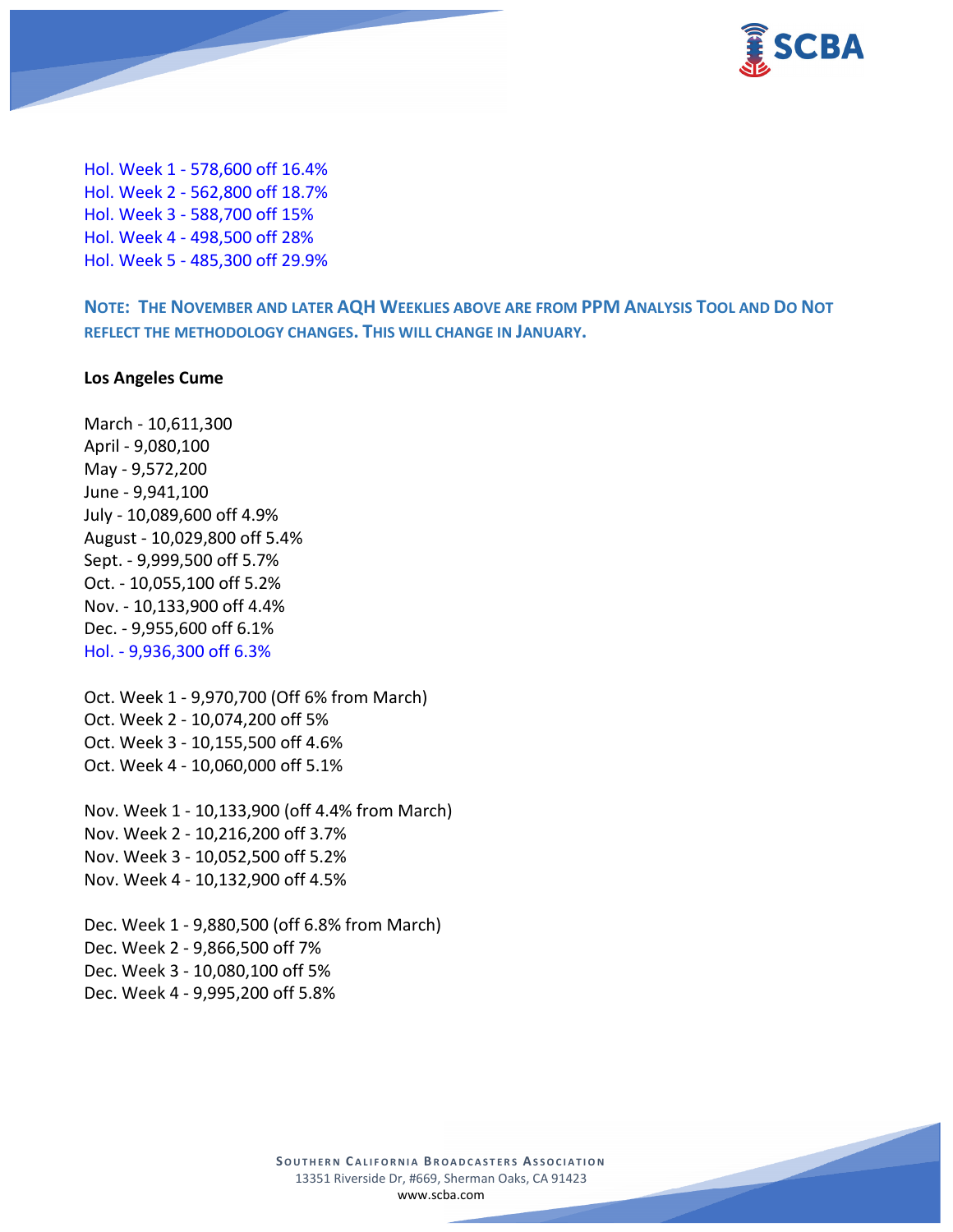

Hol. Week 1 - 10,013,700 off 5.6% Hol. Week 2 - 9,887,200 off 6.8% Hol. Week 3 - 10,153,500 off 4.3% Hol. Week 4 - 10,055,800 off 5.2% Hol. Week 5 - 9,571,400 off 9.7%

#### **Riverside/San Bernardino AQH**

March - 128,900 April - 96,200 May - 105,000 June - 115,100 July - 108,600 off 15.7% August - 109,400 off 15.1% Sept. - 102,100 off 20.7% Oct. - 106,000 off 17.7% Nov. - 105,600 off 18% Dec.- 108,200 off 16% Hol. - 95,600 off 25.8%

**NOTE: THIS IS FROM TAPSCAN AND INCLUDES THE METHODOLOGY CHANGES.** 

Oct. Week 1 - 104,600 (Off 18.8% from March) Oct. Week 2 - 104,600 off 18.8% Oct. Week 3 - 102,200 off 20.7% Oct. Week 4 - 101,000 off 21.6%

Nov Week 1 - 101,200 (off 21.4% from March) Nov. Week 2 - 100,000 off 22.4% Nov. Week 3 - 99,000 off 23.1% Nov. Week 4 - 106,500 off 17.3%

Dec. Week 1 - 105,400 (off 18.2% from March) Dec. Week 2 - 108,500 off 15.8% Dec. Week 3 - 109,200 off 15.2% Dec. Week 4 - 94,200 off 26.9% (Thanksgiving Week 11/26-12/2)

Hol. Week 1 - 98,200 off 23.8% Hol. Week 2 - 97,800 off 24.1% Hol. Week 3 - 100,500 off 22% Hol. Week 4 - 82,500 off 35.9% Hol. Week 5- 84,700 off 34.2%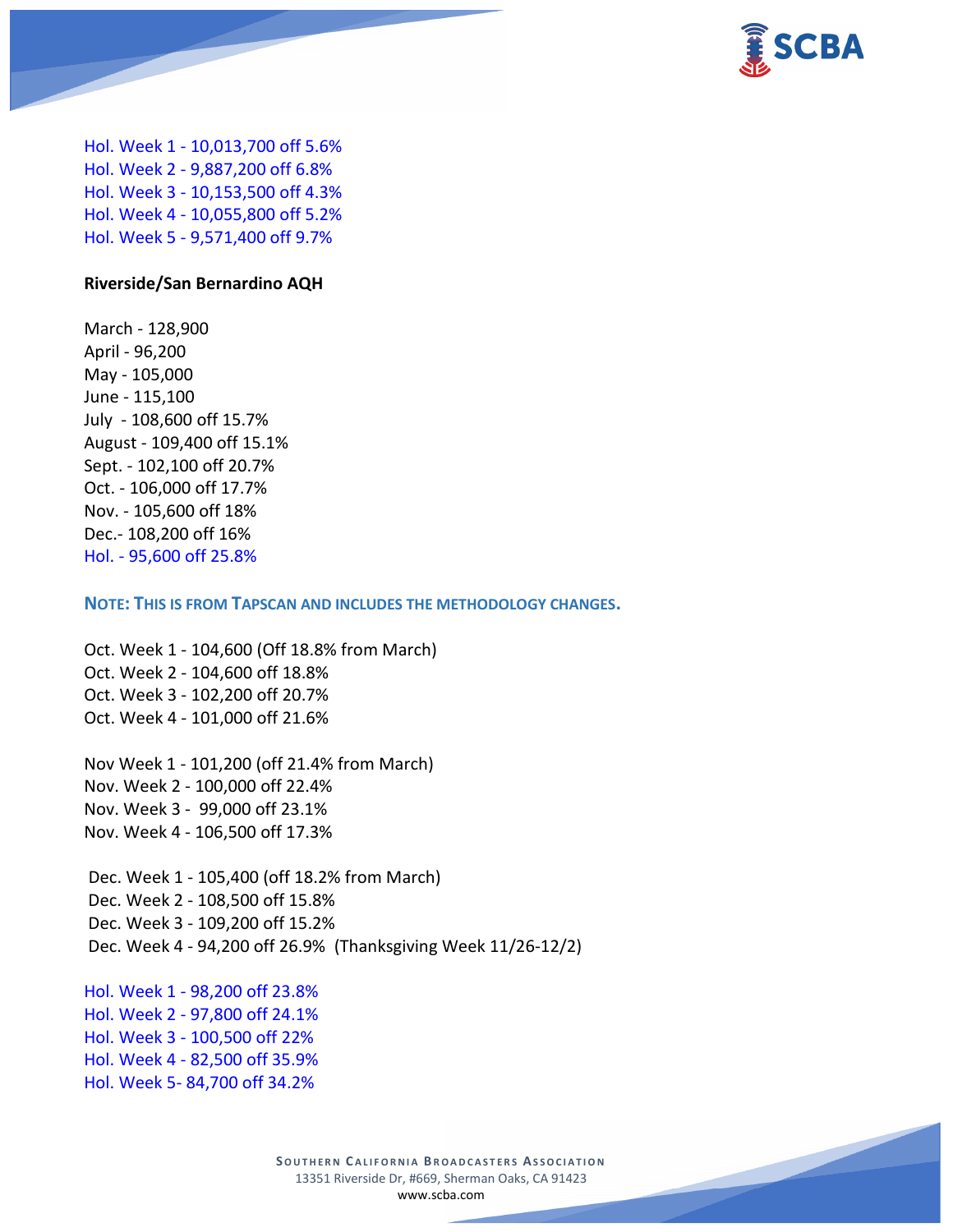

# **NOTE: THE NOVEMBER AND LATER AQH WEEKLIES ABOVE ARE FROM PPM ANALYSIS TOOL AND DO NOT REFLECT THE METHODOLOGY CHANGES. THIS WILL CHANGE IN JANUARY.**

#### **Riverside/San Bernardino Cume**

March - 2,012,400 April - 1,727,400 May - 1,846,500 June - 1,924,800 July - 1,968,100 off 2.2% August - 1,948,500 off 3.1% Sept. - 1,909,800 off 5% Oct. - 1,891,200 off 6% Nov. - 1,901,700 off 5.5% Dec. - 1,920,900 off 4.5% Hol. - 1,866,700 off 7.2%

Oct. Week 1 - 1,916,000 (Off 4.7% from March) Oct. Week 2 - 1,889,200 off 6.1% Oct. Week 3 - 1,889,900 off 6% Oct. Week 4 - 1,869,700 off 7%

Nov. Week 1 - 1,883,100 (off 6.4% from March) Nov. Week 2 - 1,891,100 off 6% Nov. Week 3 - 1,902,800 off 5.4% Nov. Week 4 - 1,929,700 off 4.1%

Dec. Week 1 - 1,870,000 (off 7% from March) Dec. Week 2 - 1,933,600 off 3.9% Dec. Week 3 - 1,968,300 off 2.2% Dec. Week 4 - 1,911,700 off 5%

Hol. Week 1 - 1,886,700 off 6.2% Hol. Week 2 - 1,870,000 off 7% Hol. Week 3 - 1,895,100 off 5.8% Hol. Week 4 - 1,854,600 off 7.8% Hol. Week 5 - 1,827,000 off 9.2%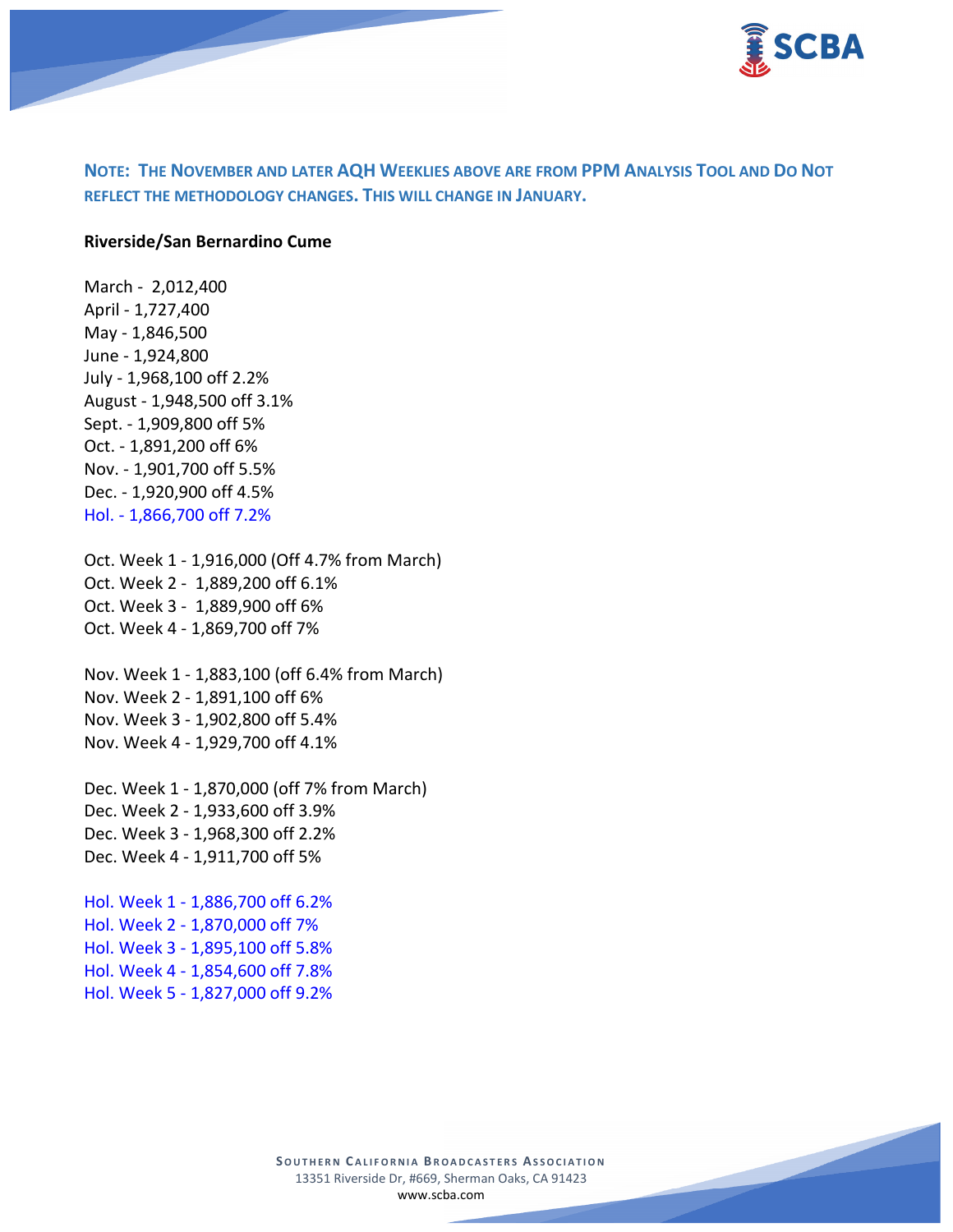

#### **San Diego AQH**

March - 142,700 April - 98,000 May - 109,400 June - 120,100 July - 126,000 August - 128,500 (off 10% from March) Sept. - 125,000 (off 12.4%) Oct. - 126,800 (off 11.1%) Nov. - 129,300 (off 9.4%) Dec. - 124,500 (off 12.8%) Hol. - 119,700 (off 16.11%)

**NOTE: THIS IS FROM TAPSCAN AND INCLUDES THE METHODOLOGY CHANGES** 

Oct. Week 1 - 124,400 (off 12.8% from March) Oct. Week 2 - 121,000 off 15.2% Oct. Week 3 - 118,800 off 16.7% Oct. Week 4 - 125,400 off 12.1% from March

Nov. Week 1 - 119,900 (off 16% from March) Nov. Week 2 - 121,700 off 14.6% Nov. Week 3 - 125,700 off 11.9% Nov. Week 4 - 127,800 off 10.4%

Dec. Week 1 - 118,500 (off 17.0% from March) Dec. Week 2 - 123,500 off 13.5% Dec. Week 3 - 124,900 off 12.5% Dec. Week 4 - 110,300 off 22.7% (Thanksgiving Week 11/26-12/2)

Hol. Week 1 - 120,300 off 15.7% Hol. Week 2 - 120,500 off 15.5% Hol. Week 3 - 122,400 off 14.2% Hol. Week 4 - 100,700 off 29.4% Hol. Week 5 - 109,900 off 23.0%

**NOTE: THE NOVEMBER AND LATER AQH WEEKLIES ABOVE ARE FROM PPM ANALYSIS TOOL AND DO NOT REFLECT THE METHODOLOGY CHANGES. THIS WILL CHANGE IN JANUARY.**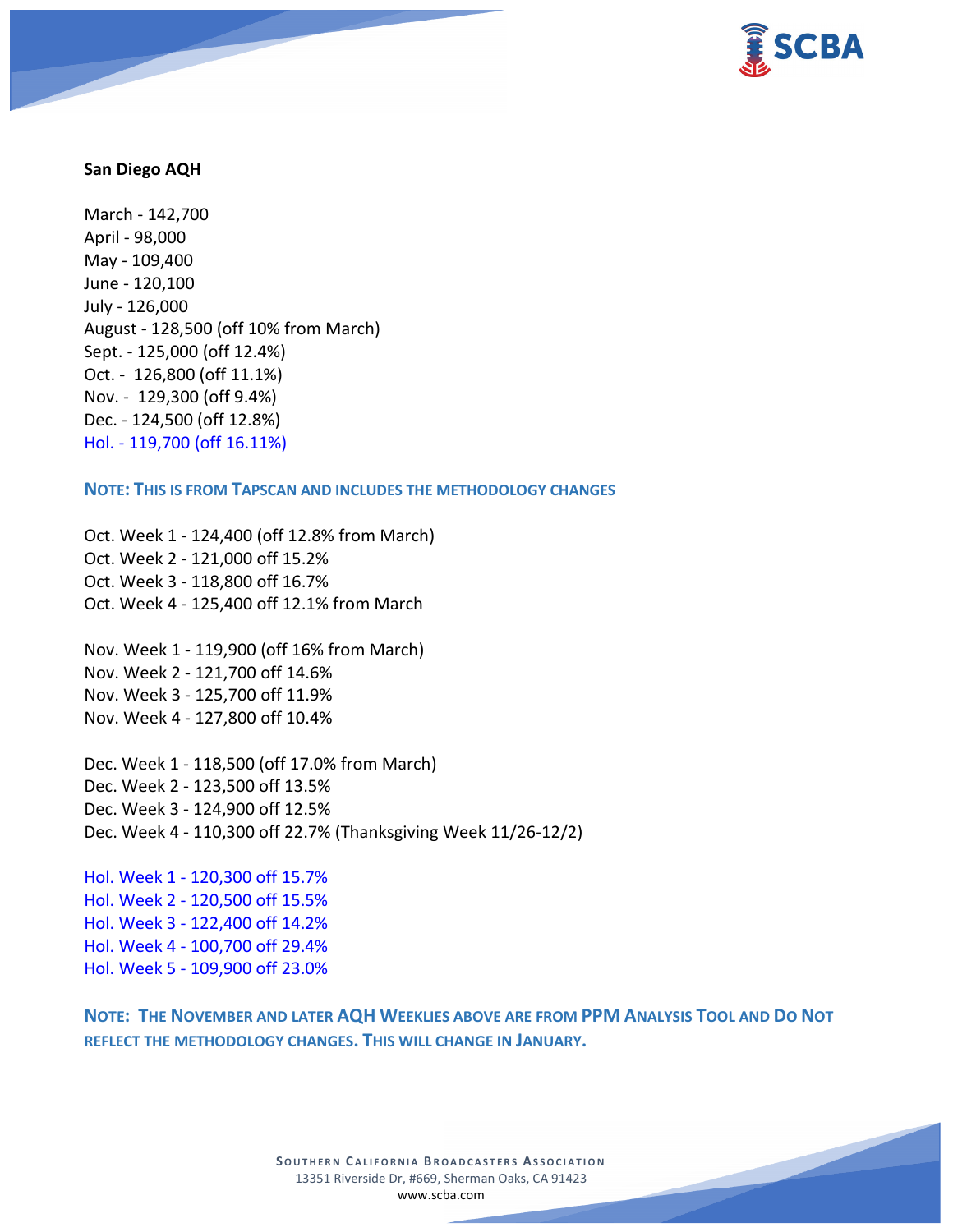

#### **San Diego Cume**

March - 2,549,000 April - 2,133,900 May - 2,303,400 June - 2,408,600 July - 2,438,900 August - 2,418,400 (off 5.1% from March) Sept. - 2,382,700 (off 6.5%) Oct. - 2,398,000 (off 5.9%) Nov. - 2,361,900 (off 7.3%) Dec. - 2,388,500 (off 6.3%) Hol. - 2,344,600 (off 8.0%)

Oct. Week 1 - 2,409,400 (Off 5.4% from March) Oct. Week 2 - 2,433,200 (off 4.5%) Oct. Week 3 - 2,403,400 (off 5.7%) Oct. Week 4 - 2,346,200 (off 8.0%)

Nov. Week 1 - 2,324,800 (off 8.8% from March) Nov. Week 2 - 2,320,800 (off 9.0%) Nov. Week 3 - 2,408,500 (off 5.5%) Nov. Week 4 - 2,393,700 (off 6.1%)

Dec. Week 1 - 2,295,700 (off 9.9% from March) Dec. Week 2 - 2,430,700 (off 4.6%) Dec. Week 3 - 2,448,900 (off 3.9%) Dec. Week 4 - 2,378,500 (off 6.7%)

Hol. Week 1 - 2,414,800 (off 5.3%) Hol. Week 2 - 2,375,900 ( off 6.7%) Hol. Week 3 - 2,387,800 (off 6.3%) Hol. Week 4 - 2,311,800 (off 9.3%) Hol, Week 5 - 2,232,700 (off 12.4%)

And now onto this week's aggregation of essential resources and articles to keep you on the cutting edge of our craft: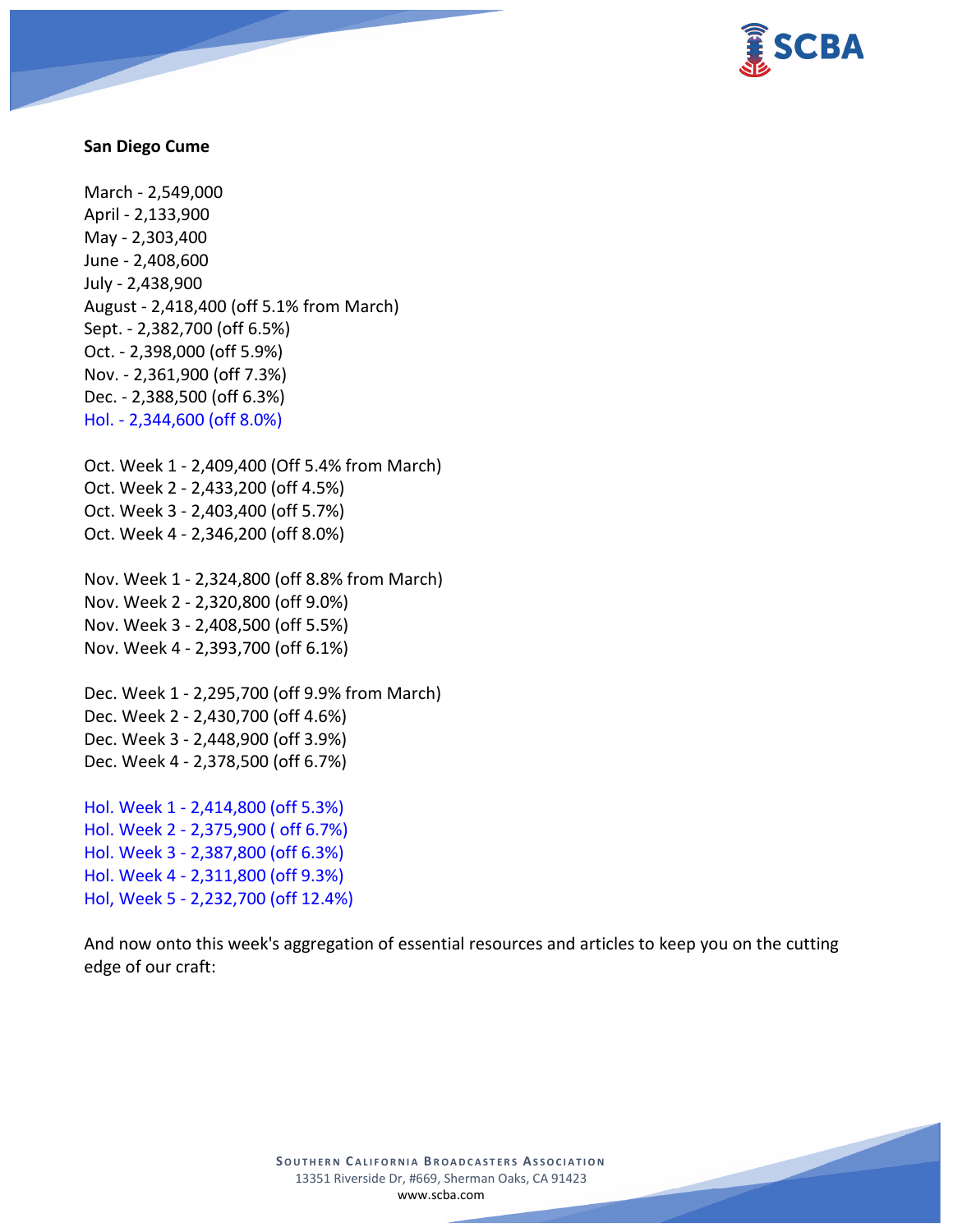

# **RESOURCES AND ARTICLES OF INTEREST TO SALES AND ADVERTISERS:**

**PQ Media: Radio Experiences Greatest Growth In Usage Since 2002.** Inside Radio (PQ Media) January 20, 2021 [http://www.insideradio.com/free/pq-media-radio-experiences-greatest-growth-in-usage-since-](http://www.insideradio.com/free/pq-media-radio-experiences-greatest-growth-in-usage-since-2002/article_42217e9a-5afa-11eb-83c2-43269746efcf.html)[2002/article\\_42217e9a-5afa-11eb-83c2-43269746efcf.html](http://www.insideradio.com/free/pq-media-radio-experiences-greatest-growth-in-usage-since-2002/article_42217e9a-5afa-11eb-83c2-43269746efcf.html)

**What Influences Radio Buyers To Trust A Rep? The RAB And Borrell Have The Answer.** Inside Radio (RAB/Borrell) January 20, 2021 [http://www.insideradio.com/free/what-influences-radio-buyers-to-trust-a-rep-the-rab-and-borrell](http://www.insideradio.com/free/what-influences-radio-buyers-to-trust-a-rep-the-rab-and-borrell-have-the-answer/article_cca7309c-5af9-11eb-9063-8f7972151e19.html)[have-the-answer/article\\_cca7309c-5af9-11eb-9063-8f7972151e19.html](http://www.insideradio.com/free/what-influences-radio-buyers-to-trust-a-rep-the-rab-and-borrell-have-the-answer/article_cca7309c-5af9-11eb-9063-8f7972151e19.html)

## **Babbel Holds On To Top Spot**

Radio Ink January 20, 2021 [https://radioink.com/2021/01/20/babbel-holds-on-to-top](https://radioink.com/2021/01/20/babbel-holds-on-to-top-spot/?vgo_ee=g4MdIIvetgiR1mkR7kijJ4BI1h38V58Ke8bVrp%2FmcsM%3D)[spot/?vgo\\_ee=g4MdIIvetgiR1mkR7kijJ4BI1h38V58Ke8bVrp%2FmcsM%3D](https://radioink.com/2021/01/20/babbel-holds-on-to-top-spot/?vgo_ee=g4MdIIvetgiR1mkR7kijJ4BI1h38V58Ke8bVrp%2FmcsM%3D)

## **New YouGov Data Shows Why Advertisers Should Spend More On Podcasts.**

Inside Radio (YouGov) January 19, 2021 [http://www.insideradio.com/podcastnewsdaily/new-yougov-data-shows-why-advertisers-should](http://www.insideradio.com/podcastnewsdaily/new-yougov-data-shows-why-advertisers-should-spend-more-on-podcasts/article_35725156-5a7d-11eb-abf1-ab9438e42bd3.html)[spend-more-on-podcasts/article\\_35725156-5a7d-11eb-abf1-ab9438e42bd3.html](http://www.insideradio.com/podcastnewsdaily/new-yougov-data-shows-why-advertisers-should-spend-more-on-podcasts/article_35725156-5a7d-11eb-abf1-ab9438e42bd3.html)

### **From BIA Advisory Services: What To Expect In Local Media Advertising In 2021**

Forbes January 19, 2021 [https://www.forbes.com/sites/bradadgate/2021/01/19/from-bia-advisory-services-what-to-expect-in](https://www.forbes.com/sites/bradadgate/2021/01/19/from-bia-advisory-services-what-to-expect-in-local-media-advertising-in-2021/?sh=e62558be204b)[local-media-advertising-in-2021/?sh=e62558be204b](https://www.forbes.com/sites/bradadgate/2021/01/19/from-bia-advisory-services-what-to-expect-in-local-media-advertising-in-2021/?sh=e62558be204b)

### **Why Right Now May Be The Best Time To Influence Ad Buyers**

Borrel Research January 19, 2021

**ATTACHMENTS: Borrel SURVEY 2021 [MARKETING PLANS](https://scba.com/borrel-survey-2021-marketing-plans-exsum-1-19-21/)**

### **Auto Industry 'In Much Better Place,' But Price Surge Likely to Continue**

AutoBodyNews January 18, 2021

[https://www.autobodynews.com/index.php/industry-news/item/21884-auto-industry-in-much-better](https://www.autobodynews.com/index.php/industry-news/item/21884-auto-industry-in-much-better-place-but-price-surge-likely-to-continue.html)[place-but-price-surge-likely-to-continue.html](https://www.autobodynews.com/index.php/industry-news/item/21884-auto-industry-in-much-better-place-but-price-surge-likely-to-continue.html)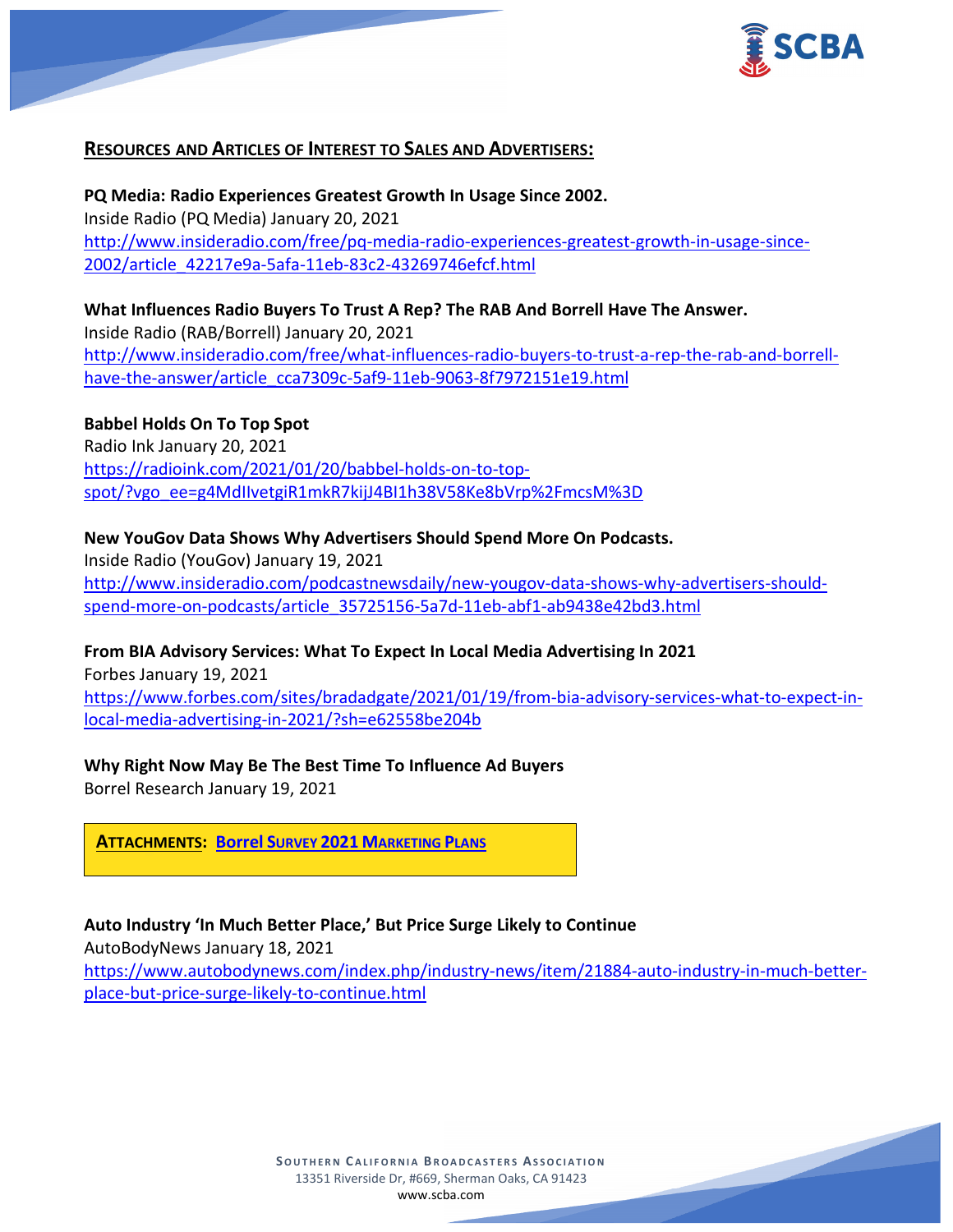

**Best holiday sales in years driven by plucky consumers — in-store and online** Chair Store Age January 15, 2021 [https://chainstoreage.com/best-holiday-sales-years-driven-plucky-consumers-store-and](https://chainstoreage.com/best-holiday-sales-years-driven-plucky-consumers-store-and-online?oly_enc_id=8319H4585489H7M&utm_source=omeda&utm_medium=email&utm_campaign=NL_CSA+Day+Breaker&utm_keyword=)[online?oly\\_enc\\_id=8319H4585489H7M&utm\\_source=omeda&utm\\_medium=email&utm\\_campaign=N](https://chainstoreage.com/best-holiday-sales-years-driven-plucky-consumers-store-and-online?oly_enc_id=8319H4585489H7M&utm_source=omeda&utm_medium=email&utm_campaign=NL_CSA+Day+Breaker&utm_keyword=) [L\\_CSA+Day+Breaker&utm\\_keyword=](https://chainstoreage.com/best-holiday-sales-years-driven-plucky-consumers-store-and-online?oly_enc_id=8319H4585489H7M&utm_source=omeda&utm_medium=email&utm_campaign=NL_CSA+Day+Breaker&utm_keyword=)

**How to Build Trust with Your Customers in Sales** SalesFuel January 16, 2021 <https://salesfuel.com/how-to-build-trust-with-your-customers-in-sales/>

**Five Ways to Identify Pain Points** SalesFuel January 16, 2021 <https://salesfuel.com/five-ways-to-identify-pain-points/>

**The Soft Sell Is What Today's Buyers Want** SalesFuel January 16, 2021 <https://salesfuel.com/the-soft-sell-is-what-todays-buyers-want/>

**Inside Info: Heavy Radio Listeners Are Heavy Consumer Spenders.** Inside Radio January 14, 2021 [http://www.insideradio.com/free/inside-info-heavy-radio-listeners-are-heavy-consumer](http://www.insideradio.com/free/inside-info-heavy-radio-listeners-are-heavy-consumer-spenders/article_b1f4e756-5650-11eb-9664-0bf0aa26c937.html)[spenders/article\\_b1f4e756-5650-11eb-9664-0bf0aa26c937.html](http://www.insideradio.com/free/inside-info-heavy-radio-listeners-are-heavy-consumer-spenders/article_b1f4e756-5650-11eb-9664-0bf0aa26c937.html)

**How To Market Your Business With a Podcast Part 1: Goal Setting & Concepting** Sounder January 13, 2021 <https://blog.sounder.fm/how-to-market-your-business-with-a-podcast-part-1-goal-setting-concepting/>

# **RESOURCES AND ARTICLES OF INTEREST TO MANAGERS FOR PLANNING AND FORECASTING:**

**What President Biden's inauguration means for 'big tech'** The Drum January 20, 2021

[https://www.thedrum.com/opinion/2021/01/20/what-president-biden-s-inauguration-means-big](https://www.thedrum.com/opinion/2021/01/20/what-president-biden-s-inauguration-means-big-tech?utm_campaign=Newsletter_Daily_US&utm_source=pardot&utm_medium=email)[tech?utm\\_campaign=Newsletter\\_Daily\\_US&utm\\_source=pardot&utm\\_medium=email](https://www.thedrum.com/opinion/2021/01/20/what-president-biden-s-inauguration-means-big-tech?utm_campaign=Newsletter_Daily_US&utm_source=pardot&utm_medium=email)

**Podcasts Account For Nearly A Fifth Of All Smart Speaker Listening.** Inside Radio January 20, 2021 [http://www.insideradio.com/podcastnewsdaily/podcasts-account-for-nearly-a-fifth-of-all-smart](http://www.insideradio.com/podcastnewsdaily/podcasts-account-for-nearly-a-fifth-of-all-smart-speaker-listening/article_087c1c14-5b44-11eb-8af4-a33d71014150.html)[speaker-listening/article\\_087c1c14-5b44-11eb-8af4-a33d71014150.html](http://www.insideradio.com/podcastnewsdaily/podcasts-account-for-nearly-a-fifth-of-all-smart-speaker-listening/article_087c1c14-5b44-11eb-8af4-a33d71014150.html)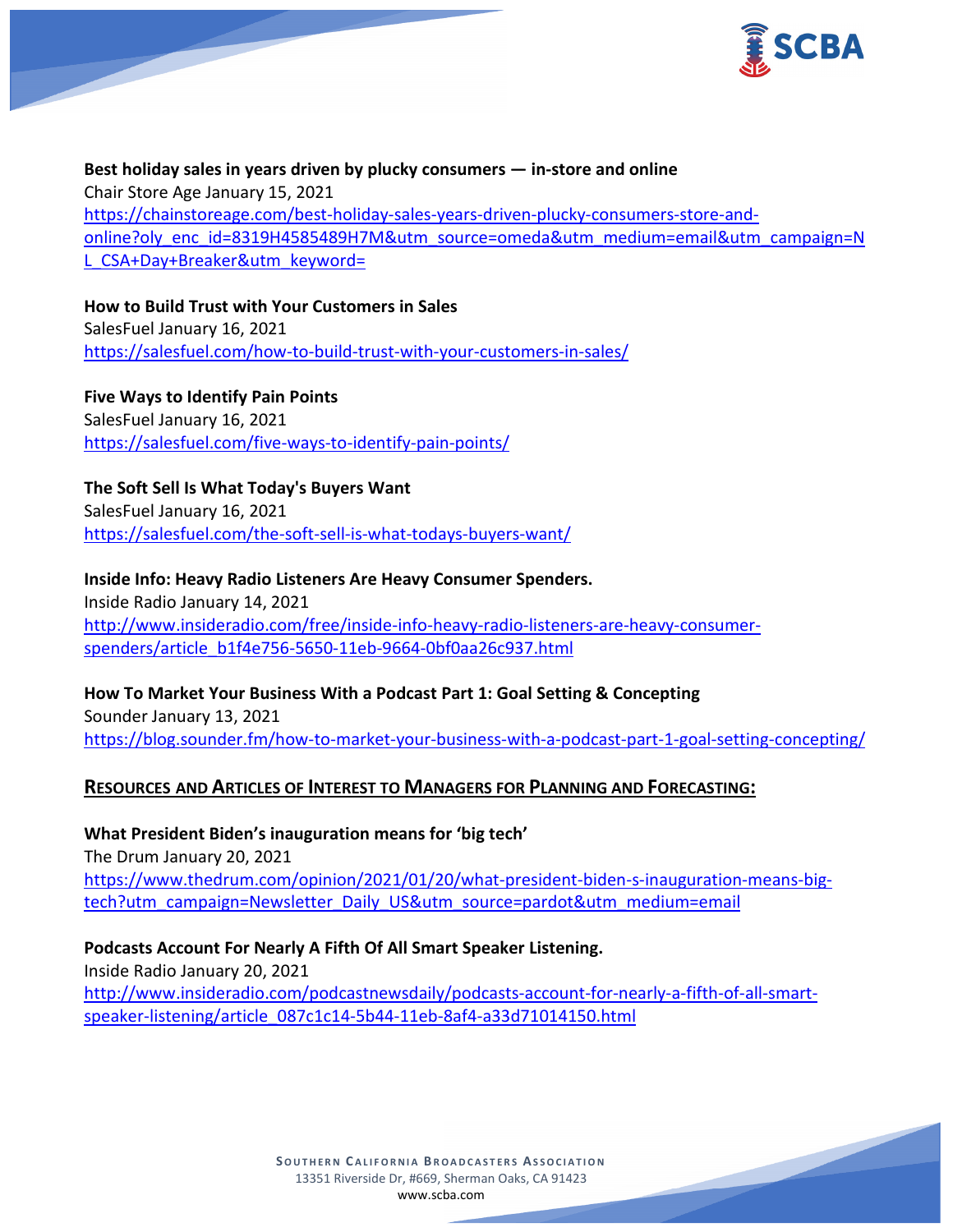

**Supreme Court Hears Media Ownership Arguments** Radio Ink January 20, 2021 [https://radioink.com/2021/01/20/supreme-court-hears-media-ownership](https://radioink.com/2021/01/20/supreme-court-hears-media-ownership-arguments/?vgo_ee=g4MdIIvetgiR1mkR7kijJ4BI1h38V58Ke8bVrp%2FmcsM%3D)[arguments/?vgo\\_ee=g4MdIIvetgiR1mkR7kijJ4BI1h38V58Ke8bVrp%2FmcsM%3D](https://radioink.com/2021/01/20/supreme-court-hears-media-ownership-arguments/?vgo_ee=g4MdIIvetgiR1mkR7kijJ4BI1h38V58Ke8bVrp%2FmcsM%3D)

**Fred Jacobs' Top Six Takeaways From Virtual CES.**

Inside Radio January 19, 2021 [http://www.insideradio.com/free/fred-jacobs-top-six-takeaways-from-virtual-ces/article\\_3971a030-](http://www.insideradio.com/free/fred-jacobs-top-six-takeaways-from-virtual-ces/article_3971a030-5a29-11eb-8465-1b188c76be5b.html) [5a29-11eb-8465-1b188c76be5b.html](http://www.insideradio.com/free/fred-jacobs-top-six-takeaways-from-virtual-ces/article_3971a030-5a29-11eb-8465-1b188c76be5b.html)

**Survey: 46% Of SMBs Believe Recovery Will Start In June** MediaPost January 19, 2021 [https://www.mediapost.com/publications/article/359716/survey-46-of-smbs-believe-recovery-will](https://www.mediapost.com/publications/article/359716/survey-46-of-smbs-believe-recovery-will-start-in.html)[start-in.html](https://www.mediapost.com/publications/article/359716/survey-46-of-smbs-believe-recovery-will-start-in.html)

**Brand safety and ethical concerns will spur more ad boycotts**

eMarketer January 15, 2021 <https://www.emarketer.com/content/brand-safety-ethical-concerns-will-spur-more-ad-boycotts>

**FCC: Radio Still Audio 'Mainstay' With 'Strong Position' Against Digital Rivals.** Inside Radio January 19, 2021 [http://www.insideradio.com/free/fcc-radio-still-audio-mainstay-with-strong-position-against-digital](http://www.insideradio.com/free/fcc-radio-still-audio-mainstay-with-strong-position-against-digital-rivals/article_5f1c6572-5a29-11eb-8695-4f757e58708f.html)[rivals/article\\_5f1c6572-5a29-11eb-8695-4f757e58708f.html](http://www.insideradio.com/free/fcc-radio-still-audio-mainstay-with-strong-position-against-digital-rivals/article_5f1c6572-5a29-11eb-8695-4f757e58708f.html)

# **The State of Audio at CES 2021**

Amplifi Media January 18, 2021 <https://www.amplifimedia.com/blogstein/jaf3awcms1kmcfba4o7hzqf100ozep>

**Automated Buying Of Digital Audio Attracts Marquee Brands – And Massive Growth.** Inside Radio (Triton) January 19, 2021 [http://www.insideradio.com/free/automated-buying-of-digital-audio-attracts-marquee-brands-and](http://www.insideradio.com/free/automated-buying-of-digital-audio-attracts-marquee-brands-and-massive-growth/article_c6572cb8-5a29-11eb-b67f-ef36b6025a18.html)[massive-growth/article\\_c6572cb8-5a29-11eb-b67f-ef36b6025a18.html](http://www.insideradio.com/free/automated-buying-of-digital-audio-attracts-marquee-brands-and-massive-growth/article_c6572cb8-5a29-11eb-b67f-ef36b6025a18.html)

**Media Targets Podcasts For Takedown** Podcast Business Journal January 18, 2021 [https://podcastbusinessjournal.com/media-targets-podcasts-for](https://podcastbusinessjournal.com/media-targets-podcasts-for-takedown/?vgo_ee=g4MdIIvetgiR1mkR7kijJ4BI1h38V58Ke8bVrp%2FmcsM%3D)[takedown/?vgo\\_ee=g4MdIIvetgiR1mkR7kijJ4BI1h38V58Ke8bVrp%2FmcsM%3D](https://podcastbusinessjournal.com/media-targets-podcasts-for-takedown/?vgo_ee=g4MdIIvetgiR1mkR7kijJ4BI1h38V58Ke8bVrp%2FmcsM%3D)

**FCC Music Licensing Decree - After A Long Review, More Review Needed** Radio Ink January 18, 2021 [https://radioink.com/2021/01/18/after-a-long-review-more-review](https://radioink.com/2021/01/18/after-a-long-review-more-review-needed/?vgo_ee=g4MdIIvetgiR1mkR7kijJ4BI1h38V58Ke8bVrp%2FmcsM%3D)[needed/?vgo\\_ee=g4MdIIvetgiR1mkR7kijJ4BI1h38V58Ke8bVrp%2FmcsM%3D](https://radioink.com/2021/01/18/after-a-long-review-more-review-needed/?vgo_ee=g4MdIIvetgiR1mkR7kijJ4BI1h38V58Ke8bVrp%2FmcsM%3D)